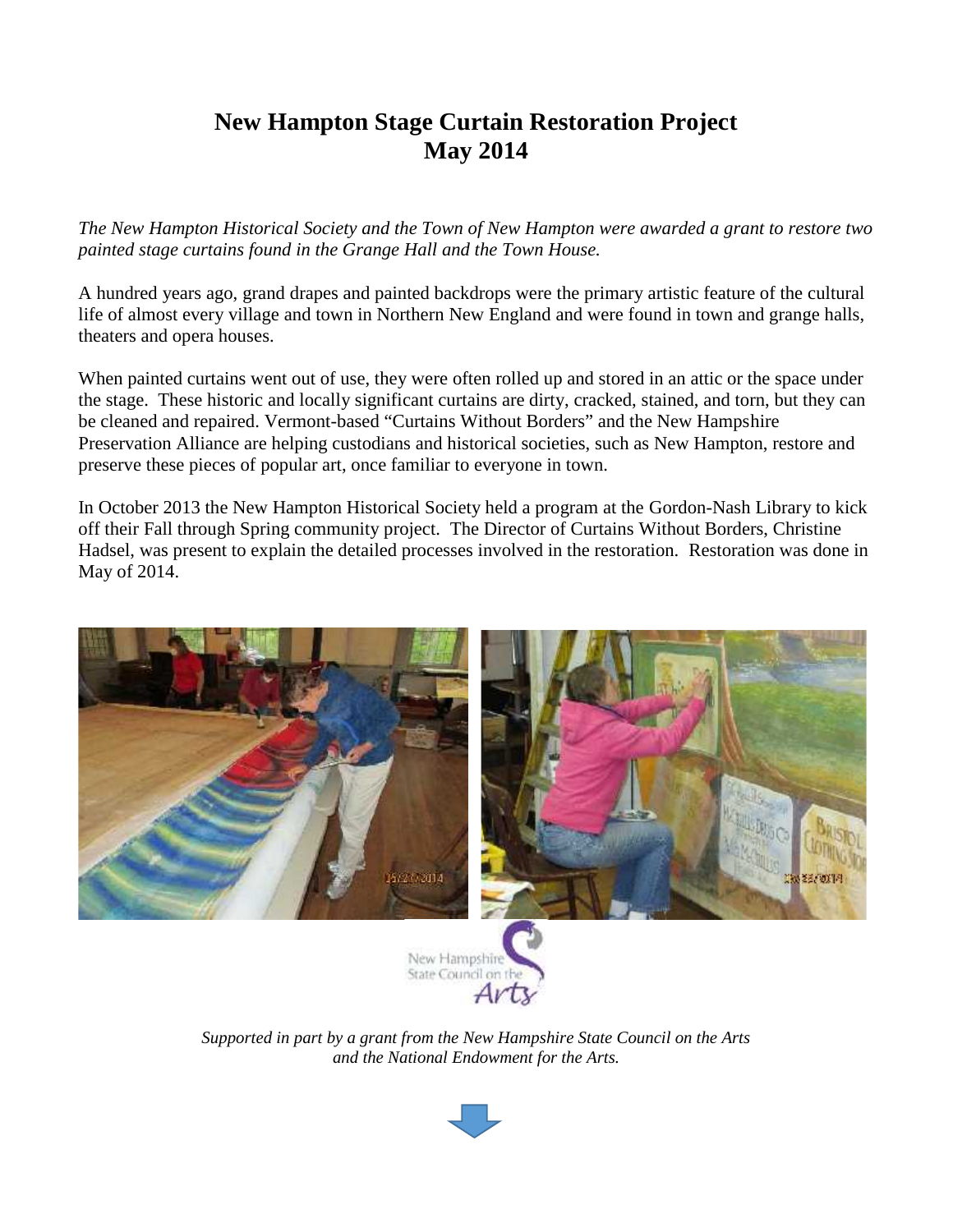

*Covered Bridge over Pemigewasset River*

## Curtain by **Arthur S. Ives (1896-1955)**

Arthur Stratton Ives was born near Scranton, Pennsylvania. He left home at an early age and seems to have lived on the road until he joined the US Marine Corps in 1916. Four years later, he returned to Scranton where he is listed as a salesman in the City Directory from 1929 to 1933. He married a North Woodstock, New Hampshire, native in the early 1930s and they settled there, opening a scenic studio in the basement of a movie theater, where there was plenty of ceiling height.

Ives was very skilled at all the aspects of the production of painted scenery. He was good at lettering, perspective, and the rendering of light and fabric. He enjoyed painting human figures and added cherubs to one curtain and winged nymphs to another. He also produced many advertising curtains featuring buildings made up of blocks of ads.

In the early 1940's, he and his family moved to Trenton, NJ, where he headed the art division of a large department store. After about 10 years of city life, the family returned to North Woodstock. By this time, livelihood as a scenic artist had disappeared.

Ives turned to designing and painting signs for restaurants and roadside resorts. These were true production numbers, beautifully painted and representative of the 1950's, when Americans took to the road for vacations. His daughter remembers, "*Dad set up shop and got work painting signage for the local resorts. He painted fast and accurately and built*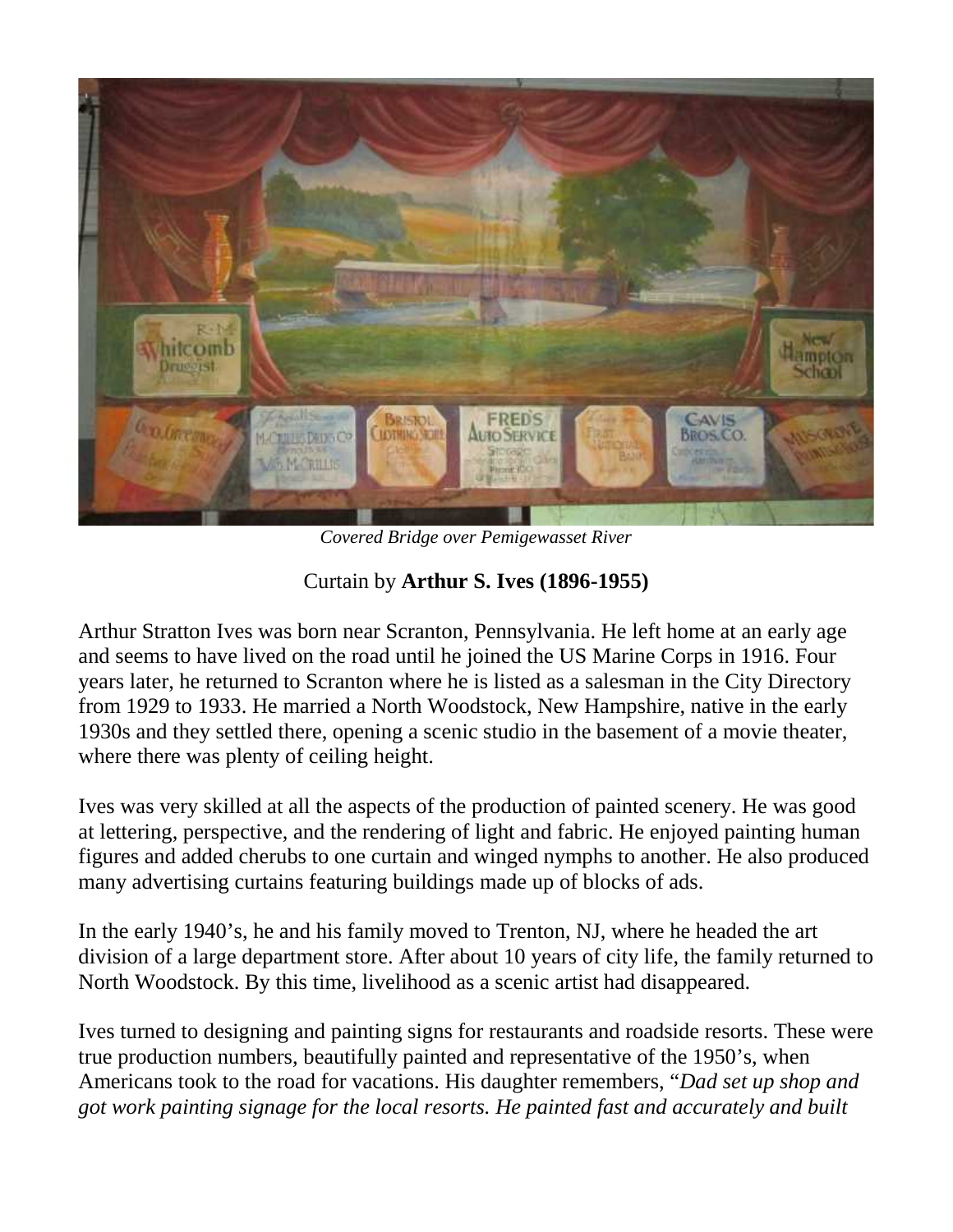*all the signs himself. He would assemble the large ones in the shop, load them onto his little Chevy pick-up and drive to where they would be displayed. There, he would paint them. I never saw him paint sitting down - he always stood up and guided his painting hand with the other. He painted scenery for local theater productions and I remember seeing the curtain he had done for the Woodstock Grange. It got washed away in a flood in the late 1940's. He did make-up for some of those productions - something he told me he learned while on the straw hat theater circuit."*

"*He was a hard worker all summer in the hot sun beating down on him, and never taking a break. He worked in the mill in the winter when times were tough. One year, he finally built himself his own paint shop, a neat little place where he had all his life's collection of tools, paints, trains--everything. It burned to the ground in October of that year and he lost everything."* Ives began to rebuild his shop, but he died in the following January.